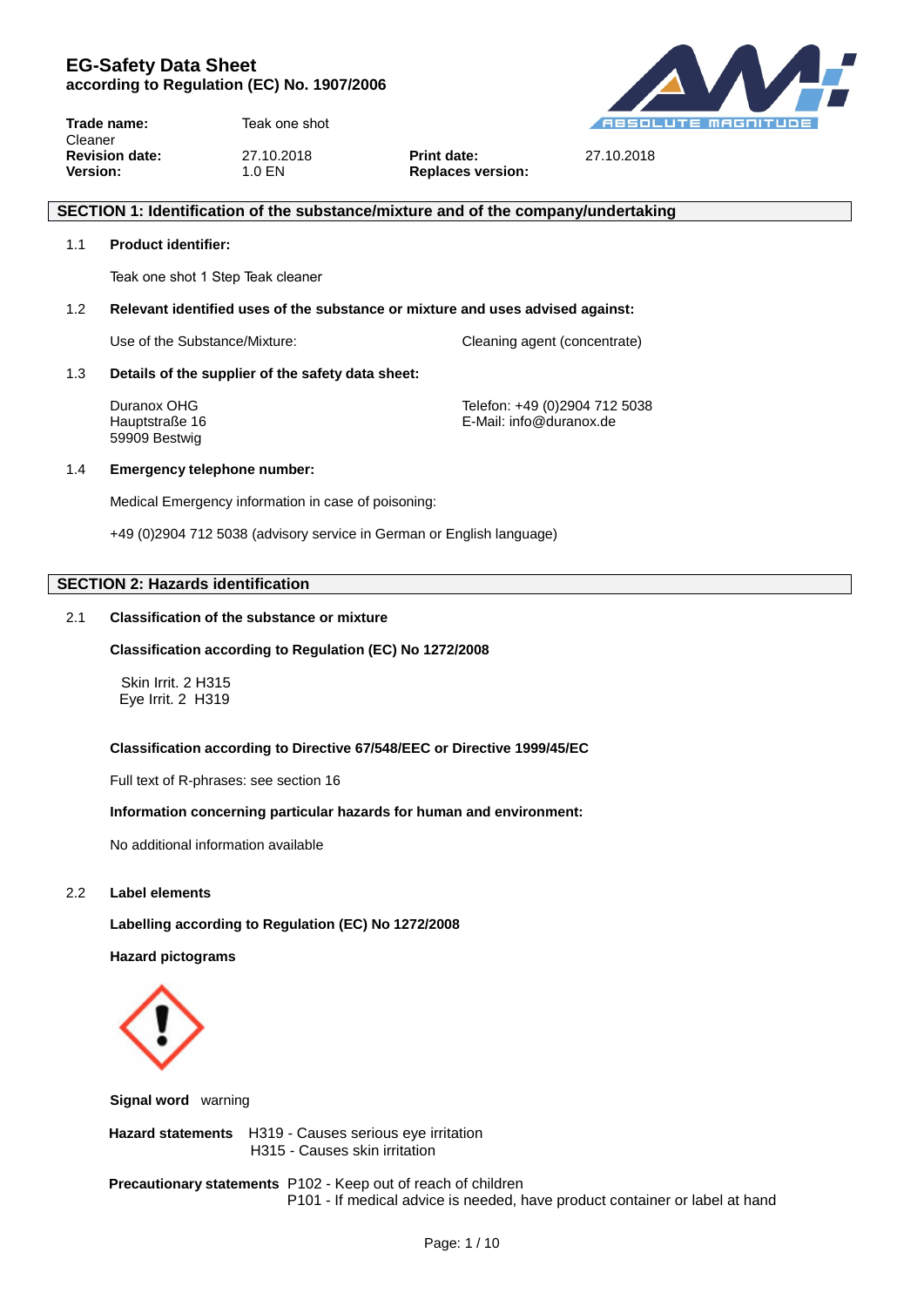

| Trade name:<br>Cleaner | TeakUnique 1 Step Teak |                          |            |
|------------------------|------------------------|--------------------------|------------|
| <b>Revision date:</b>  | 27.10.2018             | <b>Print date:</b>       | 27.10.2018 |
| <b>Version:</b>        | 1.0 EN                 | <b>Replaces version:</b> |            |

P305+P351+P338 - IF IN EYES: Rinse cautiously with water for several minutes. Remove contact lenses, if present and easy to do. Continue rinsing P302+P352 - IF ON SKIN: Wash with plenty of water P260 - Do not breathe spray

#### 2.3 **Other hazards Results of PBT and vPvB assessment**

| PBT:  | Not applicable. |
|-------|-----------------|
| vPvB: | Not applicable. |

## **SECTION 3: Composition/information on ingredients**

## 3.2 **Mixtures**

Description: Mixture of the substances listed below with harmless additions

| Dangerous components:                                          |                 |                                          |           |
|----------------------------------------------------------------|-----------------|------------------------------------------|-----------|
| CAS No 77-92-9<br>EC no 201-069-1<br>REACH-no 01-2119457026-42 | Citric acid     | Xi R36<br>Eye Irrit. 2 H319              | $< 2.5\%$ |
| CAS No.: 68515-73-1                                            | D-Glucopyranose | Eye Dam. 1, H 318                        | $< 2\%$   |
| CAS No: 79-33-4                                                | Lactic acid     | Eye Dam. 1, H318;<br>Skin Irrit. 2, H315 | $< 5\%$   |

## **SECTION 4: First aid measures**

## 4.1 **Description of first aid measures**

## **First-aid measures after inhalation**

remove victim to fresh air and keep at rest in a position comfortable for breathing. Call a POISON CENTER or doctor/physician if you feel unwell.

## **First-aid measures after skin contact**

Wash with plenty of Water. Take off contaminated clothing and wash before reuse. If skin irritation occurs: Get medical advice/attention. Discontinue use of product.

## **First-aid measures after eye contact**

Rinse cautiously with water for several minutes. Remove contact lenses, if present and easy to do. Continue rinsing. Immediately call a POISON CENTER or doctor/physician.

## **First-aid measures after ingestion**

rinse mouth. Do NOT induce vomiting. Immediately call a POISON CENTER or doctor/physician.

## **SECTION 5: Firefighting measures**

## 5.1 **Extinguishing media**

## **Suitable extinguishing agents**

CO2, extinguishing powder or water jet. Fight larger fires with water jet or alcohol-resistant foam.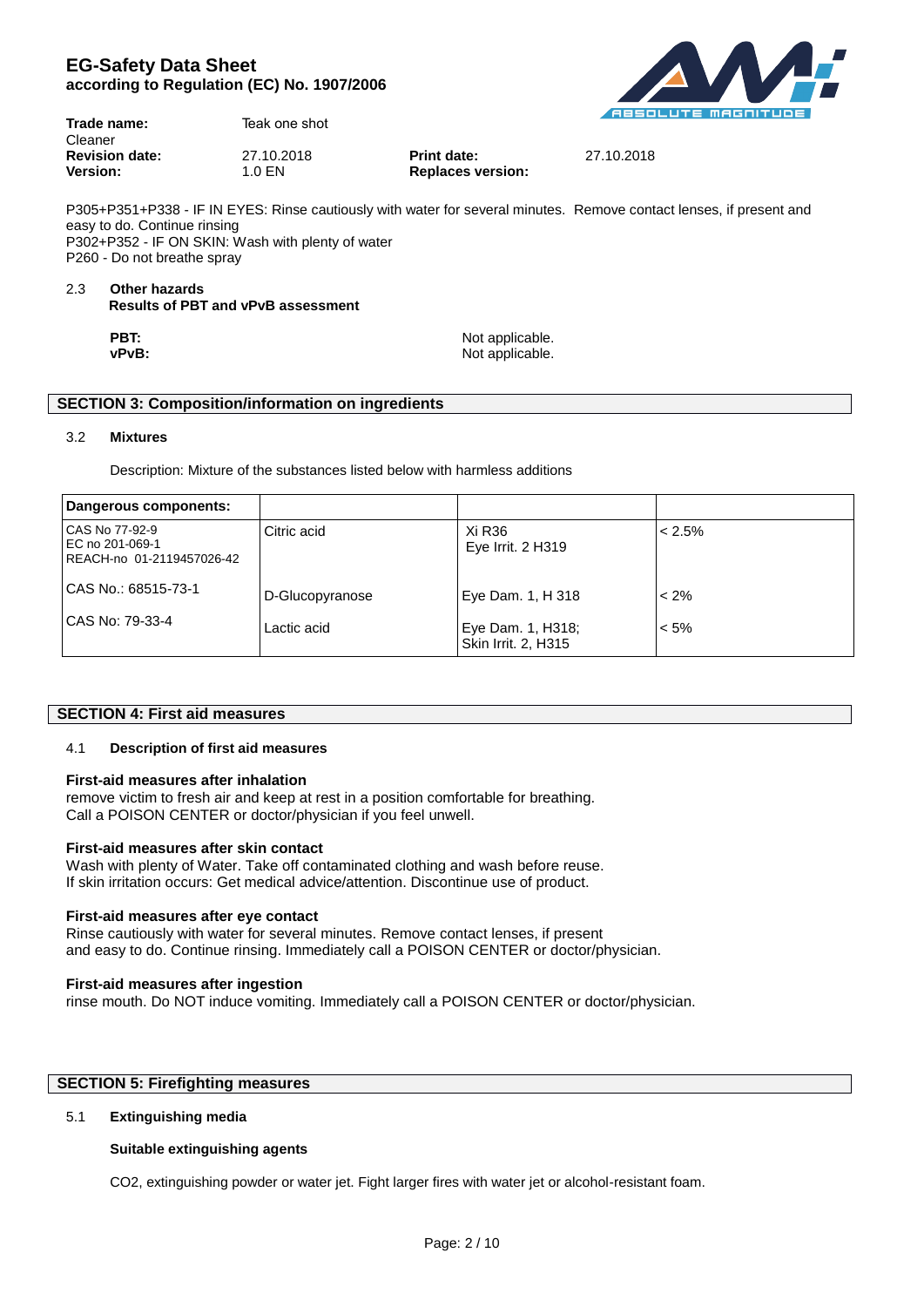**DUIANOX** 

**Trade name:** TeakUnique 1 Step Teak Cleaner **Revision date:** 27.10.2018 **Print date:** 27.10.2018 **Version:** 1.0 EN **Replaces version:** 

## **For safety reasons unsuitable extinguishing agents**

Water with a full water jet.

## 5.2 **Special hazards arising from the substance or mixture**

Thermal decomposition can lead to release of irritating gases and vapours

## 5.3 **Advice for firefighters**

## **Protective equipment:**

Wear self-contained breathing apparatus. See section 8.

## **Additional information**

Endangered containers in the surrounding area should be cooled with a water-hose.

## **SECTION 6: Accidental release measures**

## 6.1 **Personal precautions, protective equipment and emergency procedures**

Wear suitable gloves and eye/face protection.

## 6.2 **Environmental precautions:**

Consumer products ending up down the drain after use. Prevent soil and water pollution. Prevent spreading in sewers.

## 6.3 **Methods and material for containment and cleaning up:**

Contaminated material has to be disposed as waste (see item 13).

## 6.4 **Reference to other sections**

See Section 7 for information on safe handling See Section 8 for information on personal protection equipment. See Section 13 for information on disposal.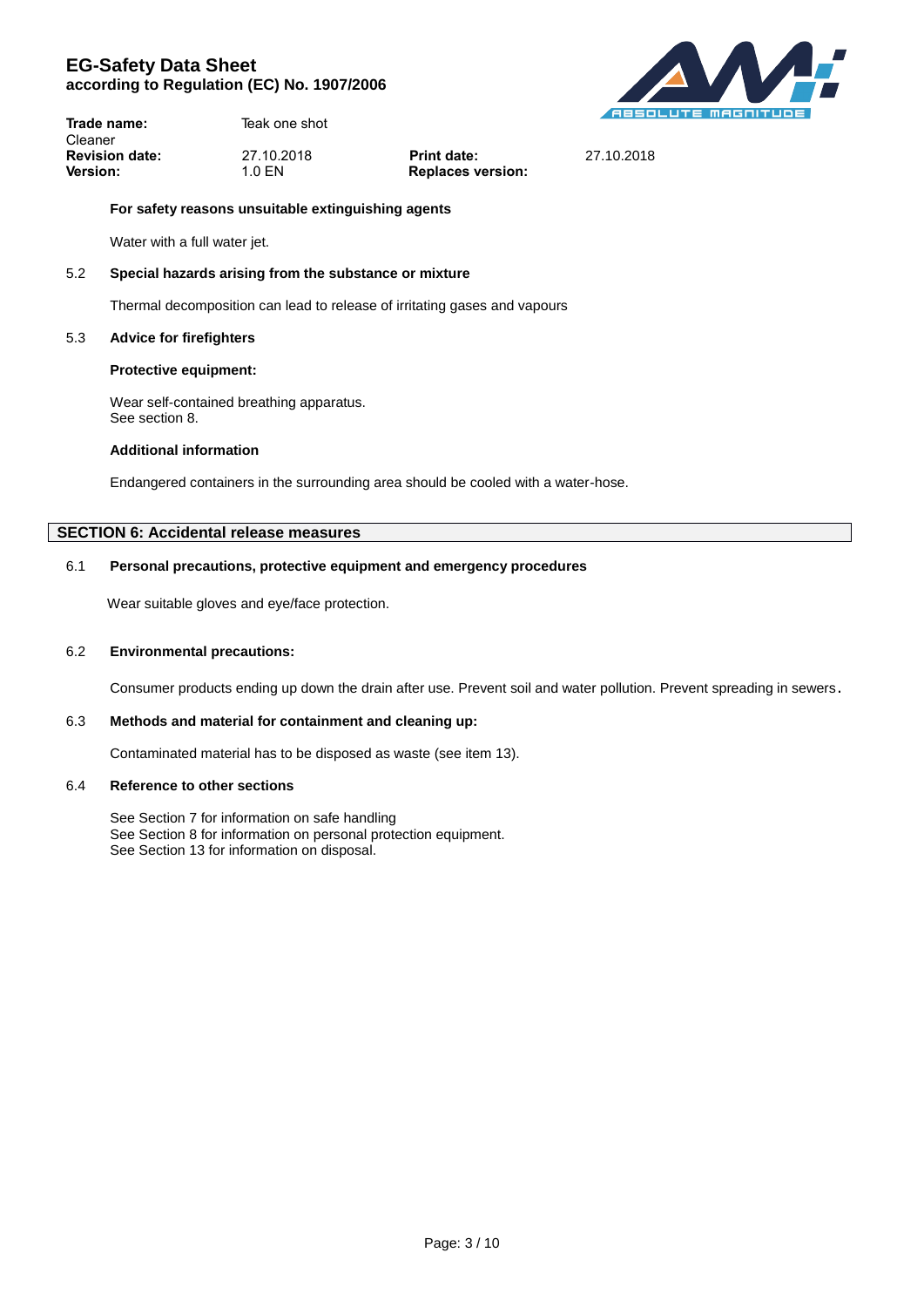**Trade name:** TeakUnique 1 Step Teak Cleaner **Revision date:** 27.10.2018 **Print date:** 27.10.2018 **Version:** 1.0 EN **Replaces version:** 

# **SECTION 7: Handling and storage** 7.1 **Precautions for safe handling**

 Avoid contact with eyes. Avoid contact with skin. Do not eat, drink or smoke when using this product. Do not handle until all safety precautions have been read and understood.

## **Information about protection against explosions and fires:**

Pay attention to general rules of internal fire prevention.

## 7.2 **Conditions for safe storage, including any incompatibilities**

## **Storage**

Keep containers tightly closed. Store in cool, dry conditions.

## **Requirements to be met by storerooms and containers:**

No special requirements.

## **Information about storage in one common storage facility:**

Not required.

## 7.3 **Specific end use(s)**

No further relevant information available.

## **SECTION 8: Exposure controls/personal protection**

## **Additional information about design of technical systems:**

No further data; see item 7.

## 8.1 **Control parameters**

## **Additional information:**

The lists that were valid during the compilation were used as basis.

## 8.2 **Exposure controls**

## **Personal protective equipment**

## **General protective and hygienic measures**

The usual precautionary measures should be adhered to in handling the chemicals. Keep away from food, beverages and fodder. Instantly remove any soiled and impregnated garments. Wash hands during breaks and at the end of the work.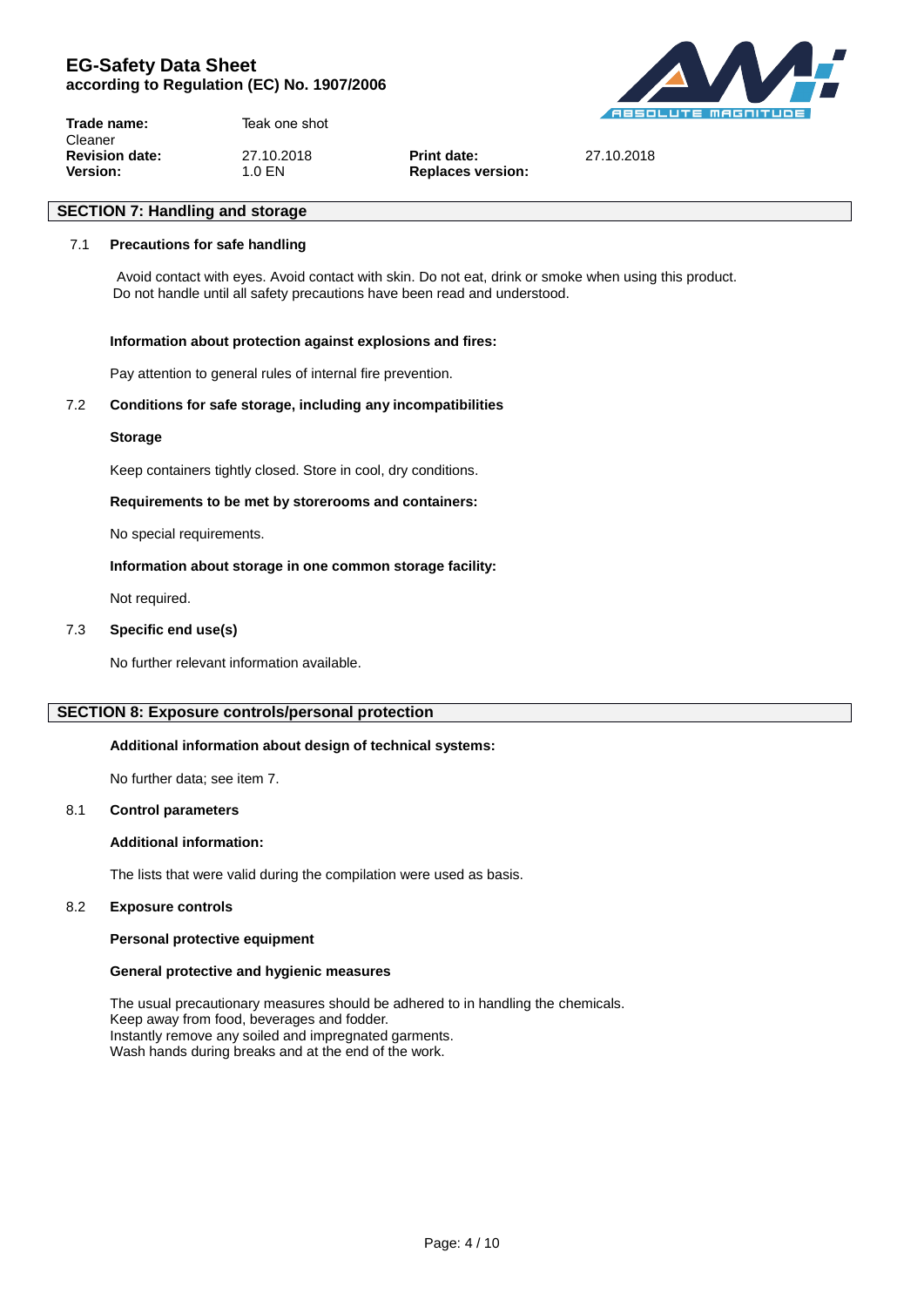| Trade name:           | TeakUnique 1 Step Teak |
|-----------------------|------------------------|
| Cleaner               |                        |
| <b>Revision date:</b> | 27.10.2018             |
| <b>Version:</b>       | 1.0 EN                 |



**Revision date:** 27.10.2018 **Print date:** 27.10.2018

Avoid contact with the eyes..

#### **Protection of hands:**

The glove material has to be impermeable and resistant to the product/ the substance/ the preparation. Selection of the glove material on consideration of the penetration times, rates of diffusion and the degradation

**Replaces version:** 

#### **Material of gloves**

The selection of the suitable gloves does not only depend on the material, but also on further marks of quality and varies from manufacturer to manufacturer. As the product is a preparation of several substances, the resistance of the glove material can not be calculated in advance and has therefore to be checked prior to the application.

#### **Penetration time of glove material**

The exact break through time has to be found out by the manufacturer of the protective gloves and has to be observed.

#### **Eye protection:**

Wear eye protection

#### **Body protection:**

**General Information**

Standard proctective clothing. Chemical resistant safety-shoes or boots. If skin contact is possible, wear inpenetrable protective clothing against this solvent.

## **SECTION 9: Physical and chemical properties**

## 9.1 **Information on basic physical and chemical properties**

| Appearance:<br>Form:<br>Colour:                                                                          | Liquid<br>coloured green                           |
|----------------------------------------------------------------------------------------------------------|----------------------------------------------------|
| Smell:<br><b>Odour threshold:</b>                                                                        | Not determined<br>Not determined.                  |
| pH-value:                                                                                                | 2,2                                                |
| <b>Change in condition</b><br><b>Melting point/Melting range:</b><br><b>Boiling point/Boiling range:</b> | Not determined<br>Not determined                   |
| Flash point:                                                                                             | Product is non-flammable nor potentially explosive |
| Inflammability (solid, gaseous):                                                                         | Not applicable.                                    |
| Ignition temperature:<br>Decomposition temperature:                                                      | Not determined.                                    |
| Self-inflammability:                                                                                     | Product is not selfigniting.                       |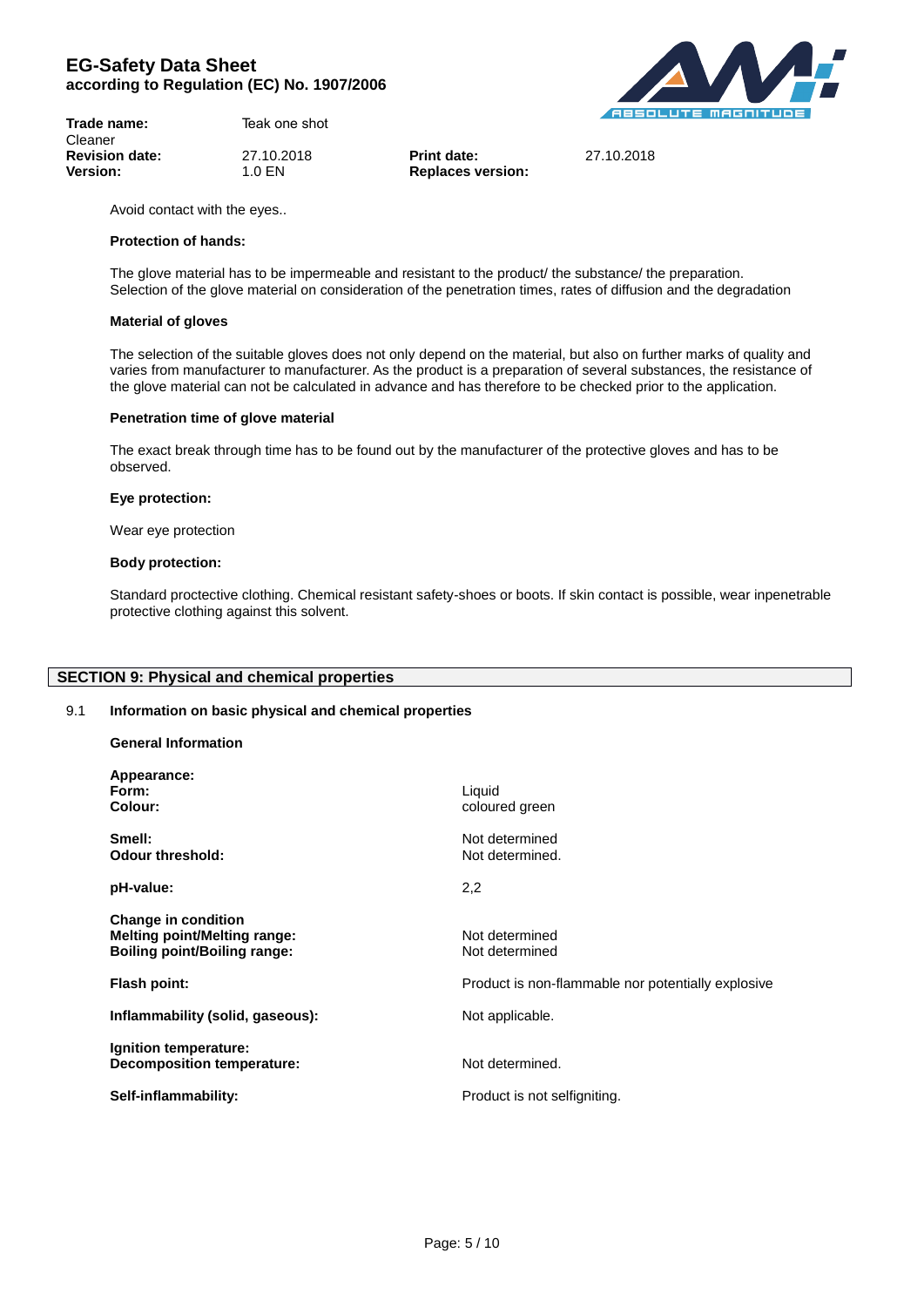

| Trade name:<br>Cleaner                      | TeakUnique 1 Step Teak                   |                                    |                                      |
|---------------------------------------------|------------------------------------------|------------------------------------|--------------------------------------|
| <b>Revision date:</b>                       | 27.10.2018                               | Print date:                        | 27.10.2018                           |
| <b>Version:</b>                             | 1.0 EN                                   | <b>Replaces version:</b>           |                                      |
| Danger of explosion:                        |                                          |                                    | Product is not potentially explosive |
|                                             | <b>Critical values for explosion:</b>    |                                    |                                      |
| Lower:                                      |                                          | Not determined.                    |                                      |
| Upper:                                      |                                          | Not determined.                    |                                      |
| Vapour pressure:                            |                                          | Not determined.                    |                                      |
| <b>Density</b>                              |                                          | Not determined.                    |                                      |
| <b>Relative density</b>                     |                                          | Not determined.                    |                                      |
| <b>Vapour density</b>                       |                                          | Not determined.                    |                                      |
| <b>Evaporation rate</b>                     |                                          | Not determined                     |                                      |
|                                             | Solubility in / Miscibility with Water:  | soluble                            |                                      |
|                                             | Partition coefficient (n-octanol/water): | Not determined.                    |                                      |
| <b>Viscosity:</b><br>dynamic:<br>kinematic: |                                          | Not determined.<br>Not determined. |                                      |

## 9.2 **Other information**

No further relevant information available.

## **SECTION 10: Stability and reactivity**

#### 10.1 **Reactivity**

## 10.2 **Chemical stability**

## **Thermal decomposition / conditions to be avoided:**

No decomposition if used according to specifications.

## 10.3 **Possibility of hazardous reactions**

No dangerous reactions known

#### 10.4 **Conditions to avoid**

No further relevant information available.

#### 10.5 **Incompatible materials:**

No further relevant information available.

#### 10.6 **Hazardous decomposition products:**

Thermal decomposition can produce a variety of compounds, the precise nature of which will depend on the decomposition conditions.

## **SECTION 11: Toxicological information**

## 11.1 **Information on toxicological effects**

## **Acute toxicity: Not classified**

Skin corrosion/irritation: Causes skin irritation.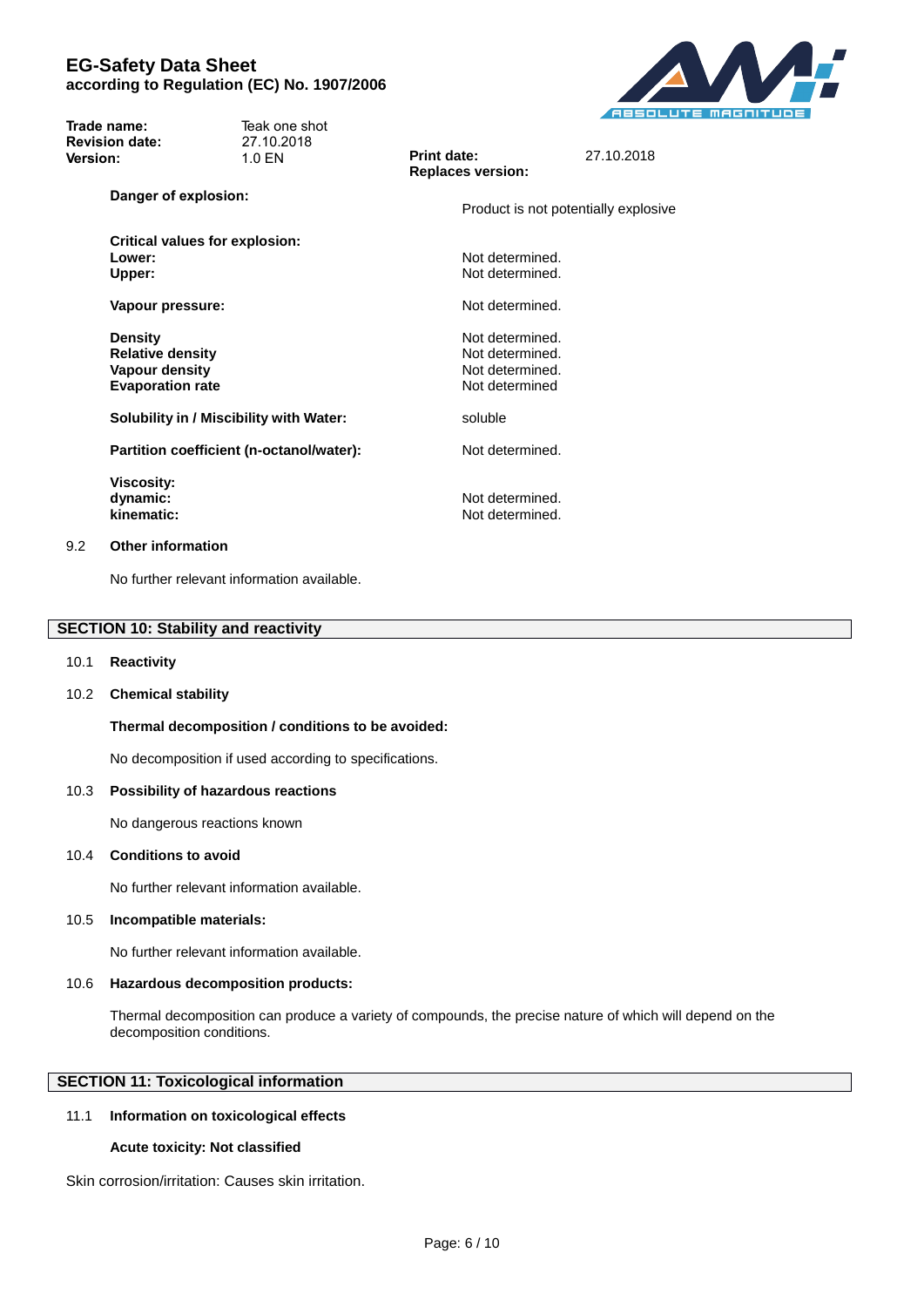

**Trade name:** TeakUnique 1 Step Teak Cleaner **Revision date:** 27.10.2018 **Print date:** 27.10.2018<br> **Version:** 27.10.2018 **Print date:** 27.10.2018

**Replaces version:** 

Serious eye damage/irritation: Causes serious eye irritation.

Respiratory or skin sensitisation : Not classified

Germ cell mutagenicity : Not classified

Carcinogenicity : Not classified

Reproductive toxicity : Not classified

Specific target organ toxicity (single exposure) : Not classified

Specific target organ toxicity (repeated exposure) : Not classified

Aspiration hazard : Not classified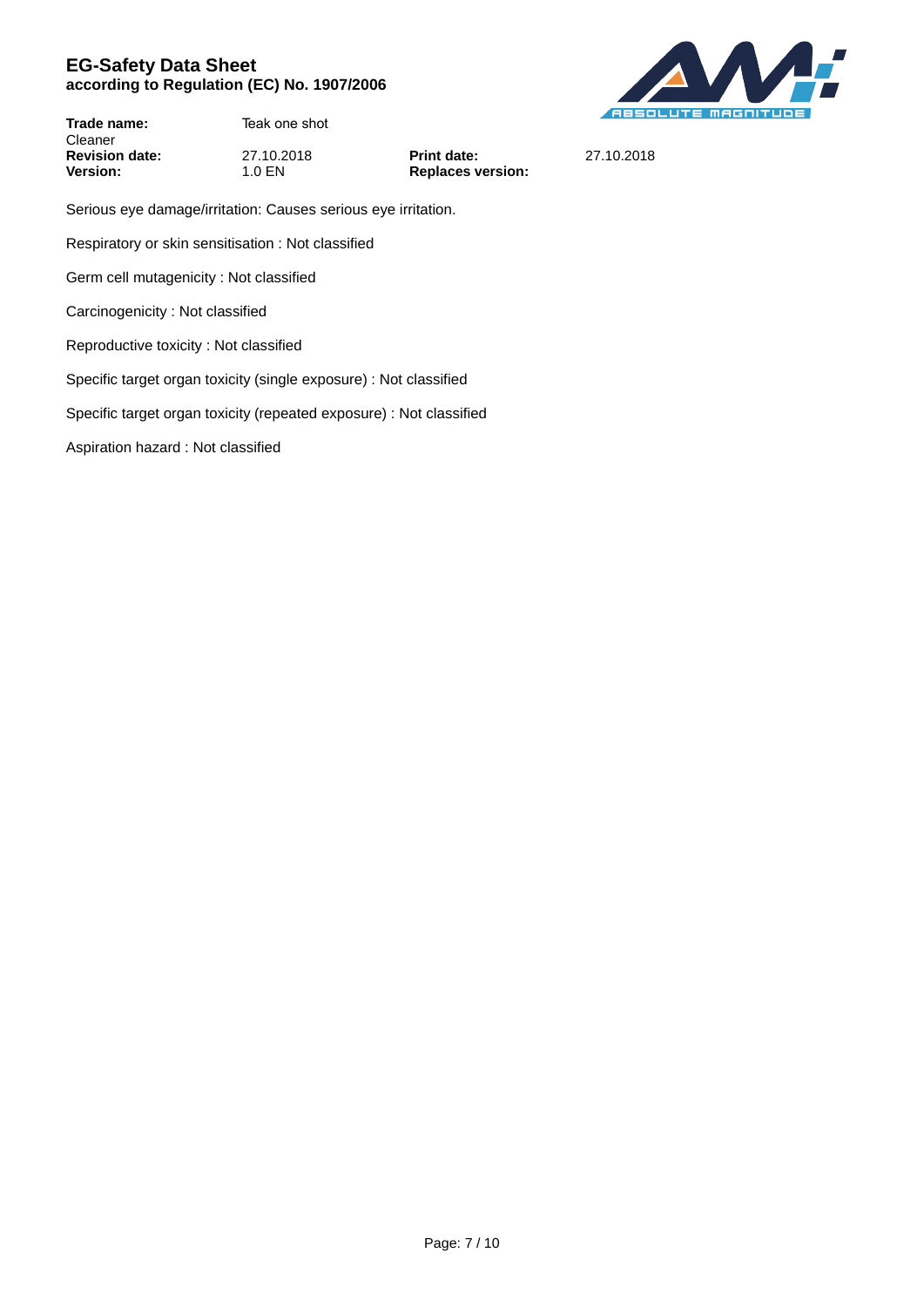| $\overline{(\odot)}$ Duranox |  |                 |
|------------------------------|--|-----------------|
|                              |  | Nanotechnologie |

| TeakUnique 1 Step Teak |     |  |
|------------------------|-----|--|
|                        |     |  |
| 27.10.2018             | Pri |  |
| $1.0$ EN               | Re  |  |
|                        |     |  |

**Revision date:** 27.10.2018 **Print date:** 27.10.2018 **Version:** 1.0 EN **Replaces version:**

## **Additional toxicological information:**

The product is not subject to classification according to the calculation method of the General EC Classification Guidelines for Preparations as issued in the latest version. When used and handled according to specifications, the product does not have any harmful effects according to our experience and the information we have to hand.

## **SECTION 12: Ecological information**

## 12.1 **Toxicity**

 No known adverse effects on the functioning of water treatment plants under normal use conditions as recommended. The product is not considered harmful to aquatic organisms nor to cause long-term adverse effects in the environment

## **Aquatic toxicity:**

Citric Acid (77-92-9)

 LC50 fishes 1: 440 ml/l //OECD 203, Leuciscus idus melanotus EC50 Daphnia 1:1535 mg/l Daphnia magna NOEC chronic algae :4425 mg/l Scenedesmus quadricauda

Lactic Acid (79-33-4)

 LC50 fishes 1: 46.7 (46 - 100) mg/l Leuciscus idus melanotus LC50 other aquatic organisms 1: 46.7 mg/l Pseudomonas putida EC50 Daphnia 1: 120 mg/l Daphnia magna ErC50 (algae): 26.9 mg/l Desmodesmus subspicatus NOEC chronic crustacea: 72 mg/l NOEC chronic algae: 76.8 mg/l OECD 201; Pseudokirchnerella subcapitata

## 12.2 **Persistence and degradability**

Citric Acid (77-92-9) Persistence and degradability: Biodegradable. Biodegradation: 100 % OECD 301 E

Lactic Acid (79-33-4) Biodegradation 100 % OECD 301 C

## 12.3 **Bioaccumulative potential**

No further relevant information available.

## 12.4 **Mobility in soil**

No further relevant information available.

**Additional ecological information:**

## 12.5 **Results of PBT and vPvB assessment**

| PBT:  | Not applicable. |
|-------|-----------------|
| vPvB: | Not applicable. |

12.6 **Other adverse effects** No further relevant information available.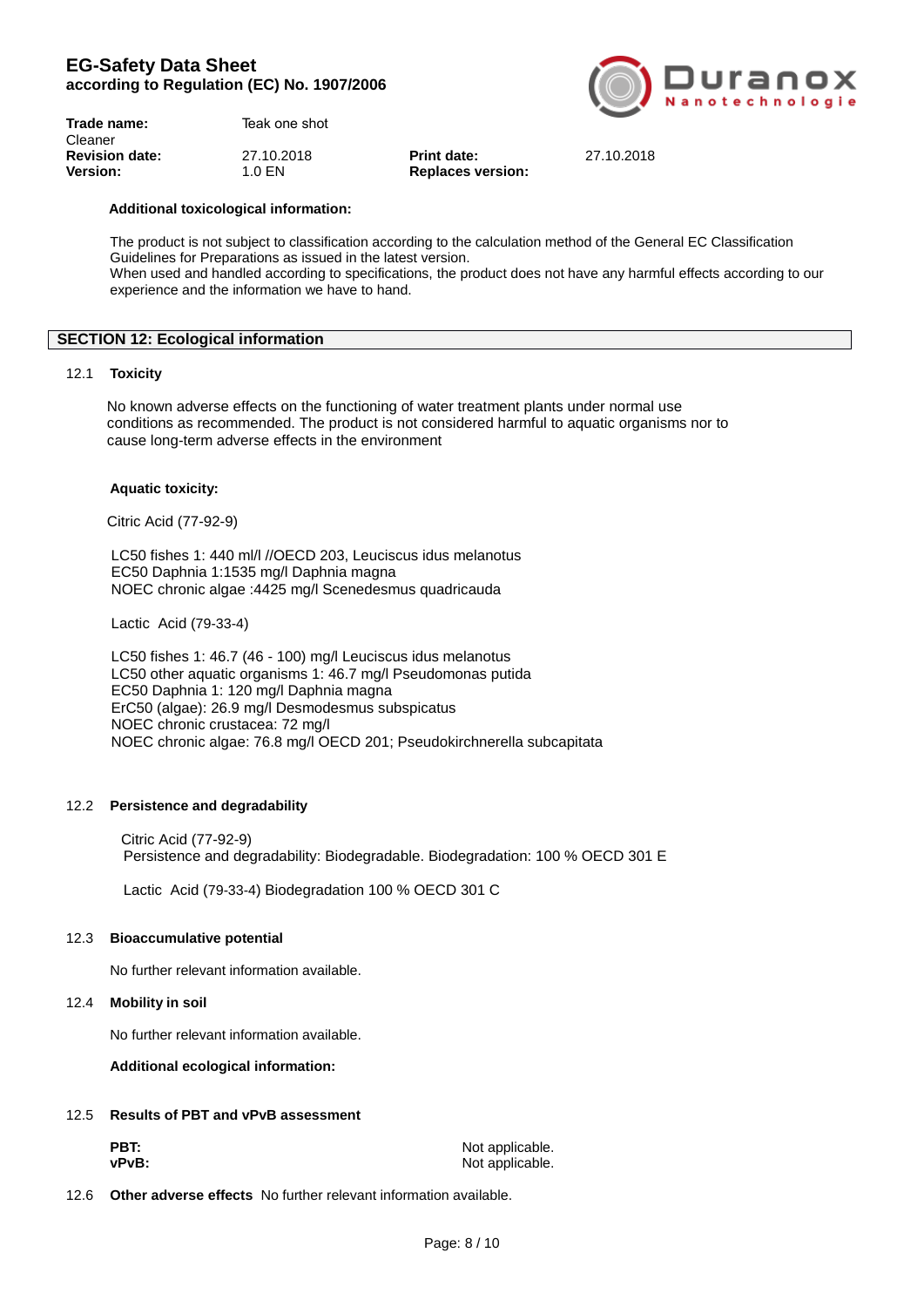**DUIANOX** 

**Trade name:** TeakUnique 1 Step Teak Cleaner **Revision date:** 27.10.2018 **Print date:** 27.10.2018 **Version:** 1.0 EN **Replaces version:** 

# 13.1 **Waste treatment methods**

**SECTION 13: Disposal considerations**

## **Recommendation**

A used product should be recycled or used in other contexts, otherwise be handed over to an appropriate disposal site.

## **Waste disposal key number:**

Since 01/01/99 the waste code numbers have not only been product-related but are also essentially applicationrelated. The valid waste code number of the application can be obtained from the European waste catalogue.

#### **Uncleaned packagings:**

Disposal must be made according to official regulations.

## **Recommendation:**

After complete emptying and cleaning, send to be reconditioned or recycled. Rented packaging: After optimal emptying, close immediately and return to the supplier without cleaning. Care should be taken that no other materials get into the packaging. Other containers: After complete emptying and cleaning, send to be reconditioned or recycled.

## **SECTION 14: Transport information**

| 14.1 | <b>UN-Number</b>                                                        |                 |
|------|-------------------------------------------------------------------------|-----------------|
|      | ADR, IMDG, IATA                                                         | Void            |
| 14.2 | UN proper shipping name                                                 |                 |
|      | ADR, IMDG, IATA                                                         | Void            |
| 14.3 | <b>Transport hazard class(es)</b>                                       |                 |
|      | ADR, IMDG, IATA                                                         |                 |
|      | <b>Class</b>                                                            | Void            |
| 14.4 | <b>Packing group</b>                                                    |                 |
|      | ADR, IMDG, IATA                                                         | Void            |
| 14.5 | <b>Environmental hazards:</b>                                           | Not applicable. |
|      | <b>Marine pollutant:</b>                                                | <b>No</b>       |
| 14.6 | Special precautions for user                                            | Not applicable. |
| 14.7 | Transport in bulk according to Annex II of MARPOL73/78 and the IBC Code |                 |
|      | Not applicable.                                                         |                 |
|      | Transport/Additional information:                                       |                 |
|      | Not dangerous according to the above specifications.                    |                 |
|      | <b>UN "Model Regulation":</b>                                           |                 |